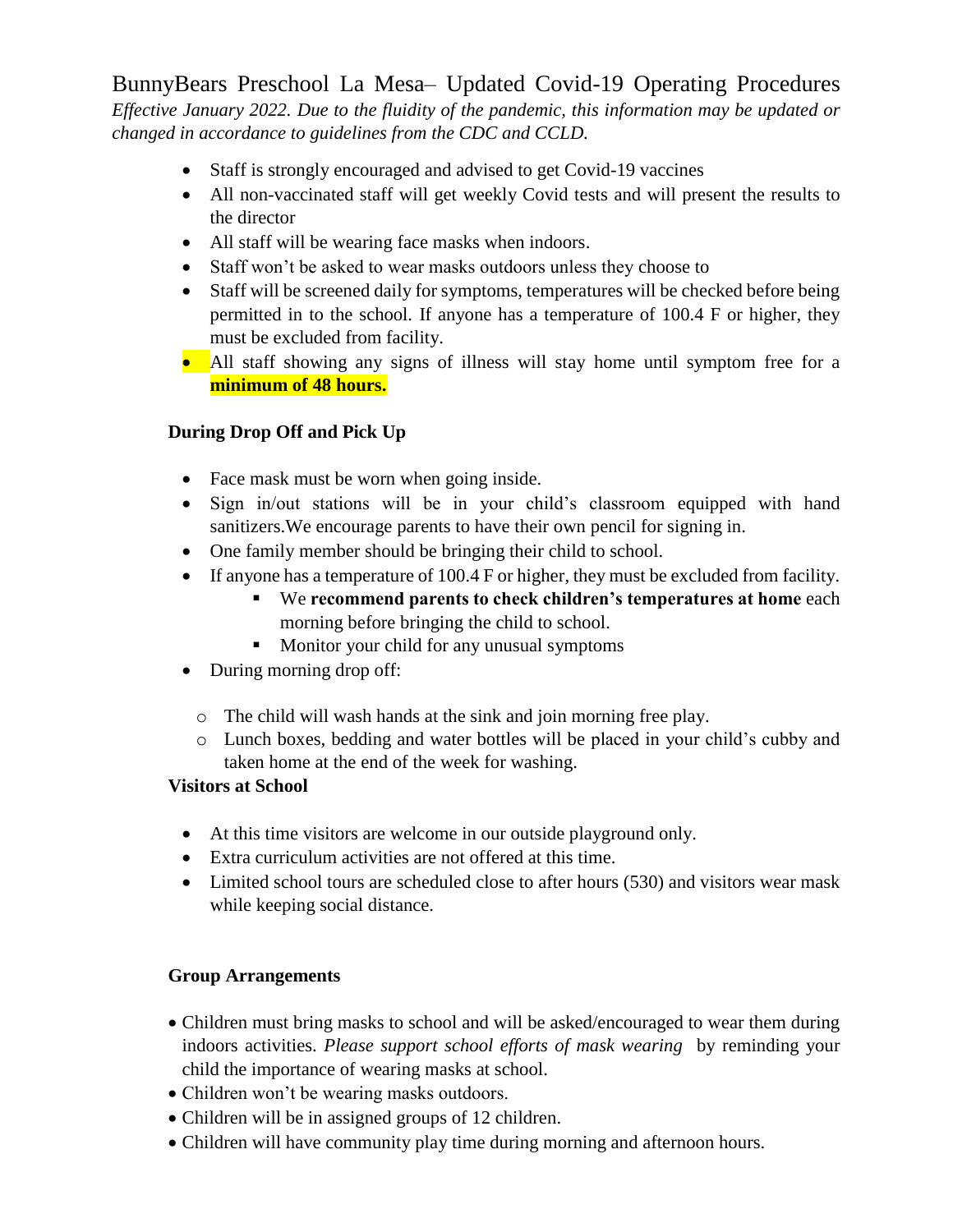### **Curriculum, Materials, Use of Space**

- Our curriculum for young children has always been primarily focused on socialemotional development, and building strong relationships and connection. It will continue to be our focus now.
- We will focus on helping children work through their emotions/feelings about what's happening, encourage creative expression, and provide opportunities to explore, experiment, and problem solve while keeping physical distance in fun and age appropriate ways.
- Increased focus in educating about health, safety, and hygiene in age appropriate ways.
- Handwashing routines will be implemented during the day activities, meal times and in the bathroom.
- There will be a limited numbers of materials available in each room for children to play with. All Materials will be thoroughly disinfected at the end of each day, as well as in between use of different children in the group. Many items will be assigned to the child for the day, so as to prevent the sharing of materials.
- Carpet squares, mats and other visual spacing tools will be provided to respectfully guide children through the concept of social and physical distancing.
- More individual activities will be planned and provided.
- We will spend absolutely much time outside as possible, as recommended by community care licensing. Outdoors classroom will be created to support children's activities and interests. We will take advantage of playground, garden space to allow multiple groups to be outside in different spaces at the same time.

#### **Snacks and Meal times**

- Children **should bring labeled water bottles**, please take them home and wash them **daily.**
- Children will bring their **labeled lunch box to school**. Ice pack is recommended for the lunch box; **we will no longer use a refrigerator**. Please clean the lunch boxes daily best to your ability.
- For the time being, all food during snack time will be served individually on single use plates/napkins. No community snack concept.
- More tables will be utilized to ensure distance between children.
- We will continue to properly wash hands before and after all meal times.

## **Nap/Rest Time**

- Each child is assigned a sleeping mat. Mats are disinfected and cleaned every day
- Cots/mats will be spaced out, arranging the head of each bed alternately, in opposite direction.
- Sheets and blankets will be brought in on Monday and taken home for wash on Friday. If you forget to bring sheets, clean sheets will be provided by school for that day and washed afterword.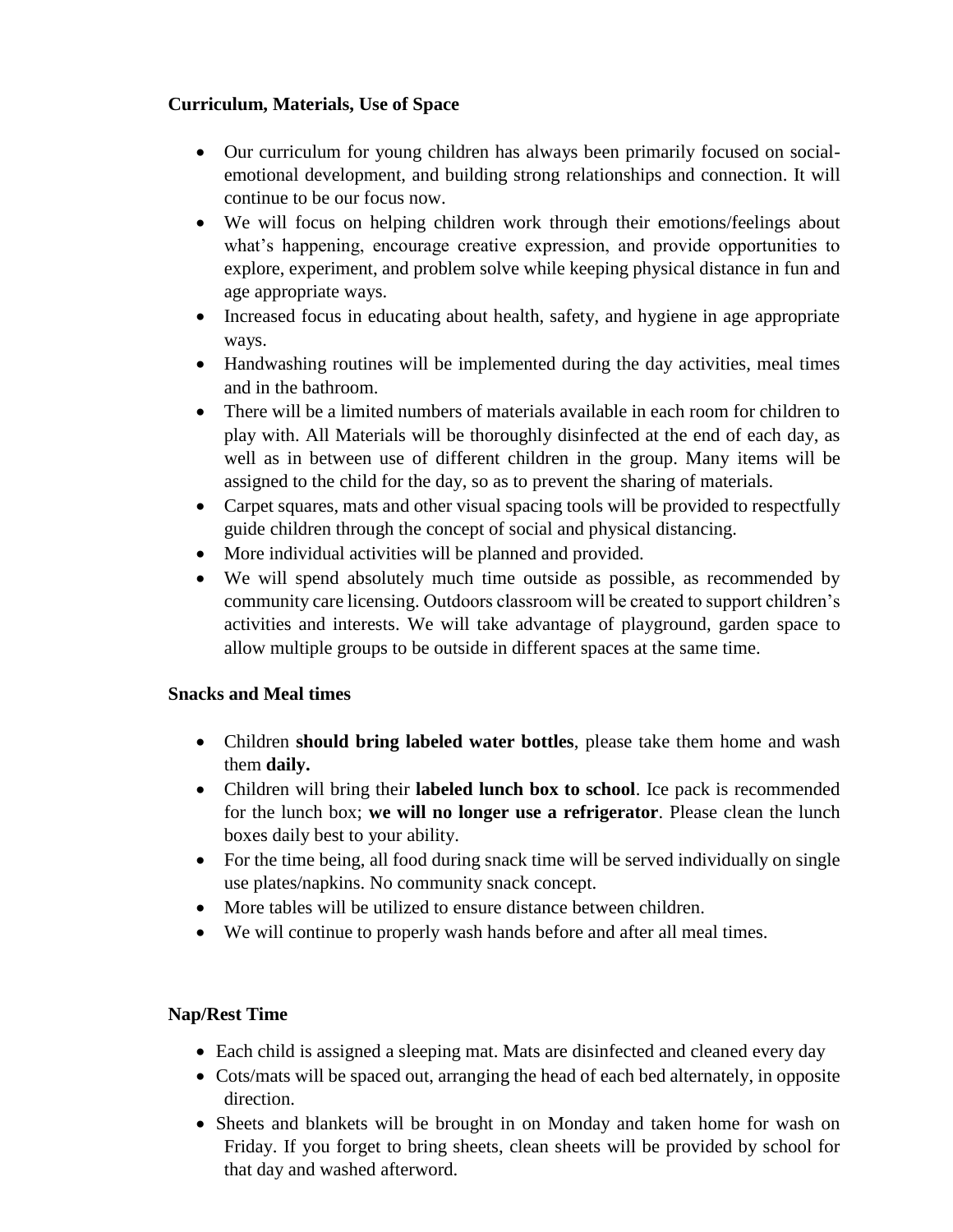### **Sanitizing and Disinfecting**

- The school will be thoroughly cleaned and disinfected at the end of each day.
- The facility will be ventilated (open windows and doors) before children come to school and after they leave.
- All toys and materials that have been used will be thoroughly cleaned and disinfected at the end of each day.
- All surfaces and Table tops, chairs, high touch objects (doors knobs, light switches, etc.) will be disinfected each morning prior to opening.
- Support staff will continue to disinfect surfaces throughout the day while groups take turns outside.
- EPA approved disinfectants will be used according to directions and in a safe manner (ie: while children are outdoors)
- Hand sanitizers will be available for adults' use, away from children's reach.
- Air purifiers will be on during the school day.

### **Sick Policies**

- If your child is showing any symptoms of illness, we ask that you keep him/her home and monitor. Please notify the school director if your child is exhibiting any symptoms of illness.
- Children with fever or signs of illness must be kept at home. **Children may return after being symptom free for a minimum of 48 hours without any medication.**
- Children found showing signs of any illness, specifically fever or respiratory symptoms, will be isolated from others and sent home immediately.
- If your child has lingering coughs and nasal or lung congestion doctor's note should be provided to allow the child to go back to group setting.
- If your child has season allergies that come with runny nose, congestion and cough, we will ask for you to provide doctor's note stating that your child is not contagious.
- If there is any evidence that any one in our school community that has been exposed to the virus, parents will be notified, and *we will work in coordination with Public Health Department to decide the plan of action.*

## **Covid - 19 exposure**

 BunnyBears will always stay transparent in communicating positive cases in the classrooms, provide last day of Covid positive person in the environment.

#### **The guidelines below are from the San Diego Health Department:**

## **Isolation**

 Persons who test positive for COVID-19, regardless of vaccination status must stay home for at least 5 days after symptoms begin or for those who are asymptomatic, 5 days after a positive test.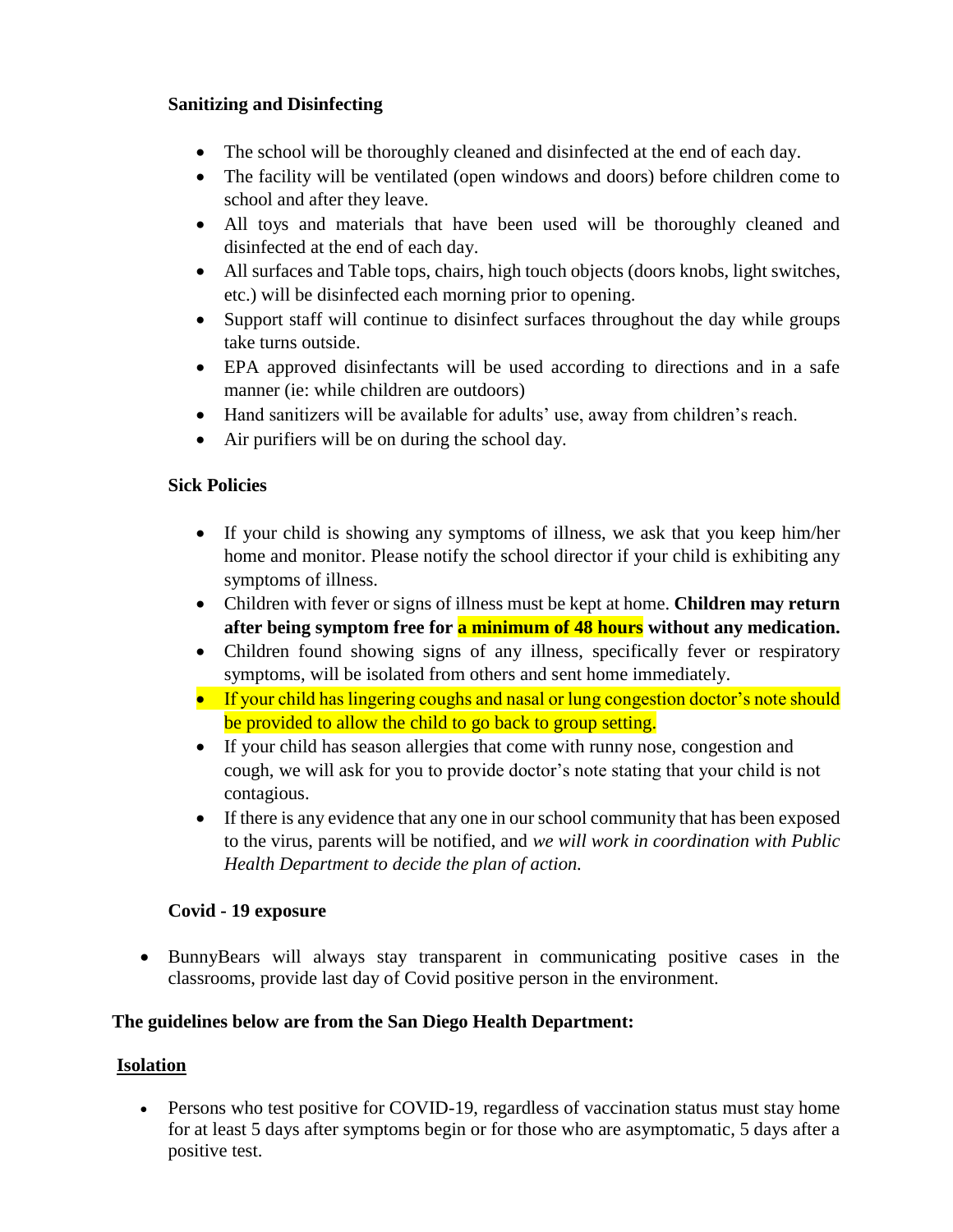- Isolation can end after day 5 if symptoms are improving AND fever is resolved at least 24 hours prior AND a diagnostic specimen (PCR or antigen) collected on day 5 or later is negative.
- If unable or unwilling to test, isolation can end after day 10 as long as symptoms are resolving, and fever is resolved at least 24 hours prior.
- A well-fitting mask must be worn for a total of 10 days when around others, especially in indoor settings.

#### **Quarantine**

- Persons exposed to COVID-19 as a close contact and are unvaccinated or are vaccinated and booster-eligible, but have not yet received their booster dose (including those previously infected with SARS-CoV-2, even if within 90 days of the infection) must:
	- o Stay home for at least 5 days after your last contact with a person who has COVID-19.
	- o Test on day 5 and if negative and no symptoms have developed quarantine can end on day 6, if able to wear a well-fitting mask and maintain 6 feet of distance from others to the maximum extent possible, through day 10.
	- o If unable or unwilling to test, quarantine can end after day 10.
	- o If symptoms develop, test and stay home.
- Persons exposed to COVID-19 as a close contact and fully up-to-date on COVID vaccination, including a booster if booster-eligible, must:
	- o Wear a well-fitting mask, and maintain 6 feet of distance from others to the maximum extend possible, through day 10, but do not need to formally quarantine.
	- o Test on day 5.
	- o If test is positive or any symptoms develop, must immediately isolate and seek testing if not already performed.
- If a child or a teacher has been diagnosed with Covid-19, *in coordination with Public Health Department,* Children form the group will be asked to stay at home for 10 days**.**
- If a child, a teacher has been in close contact with Covid-19, *in coordination with Public Health Department.* Quarantine for 5 days after exposure. **Test on day 5 and come back to group setting with a negative test result** (following the Isolation policies above)
- Tuition will not be reimbursed for partial absences due to Covid-19 exposure.